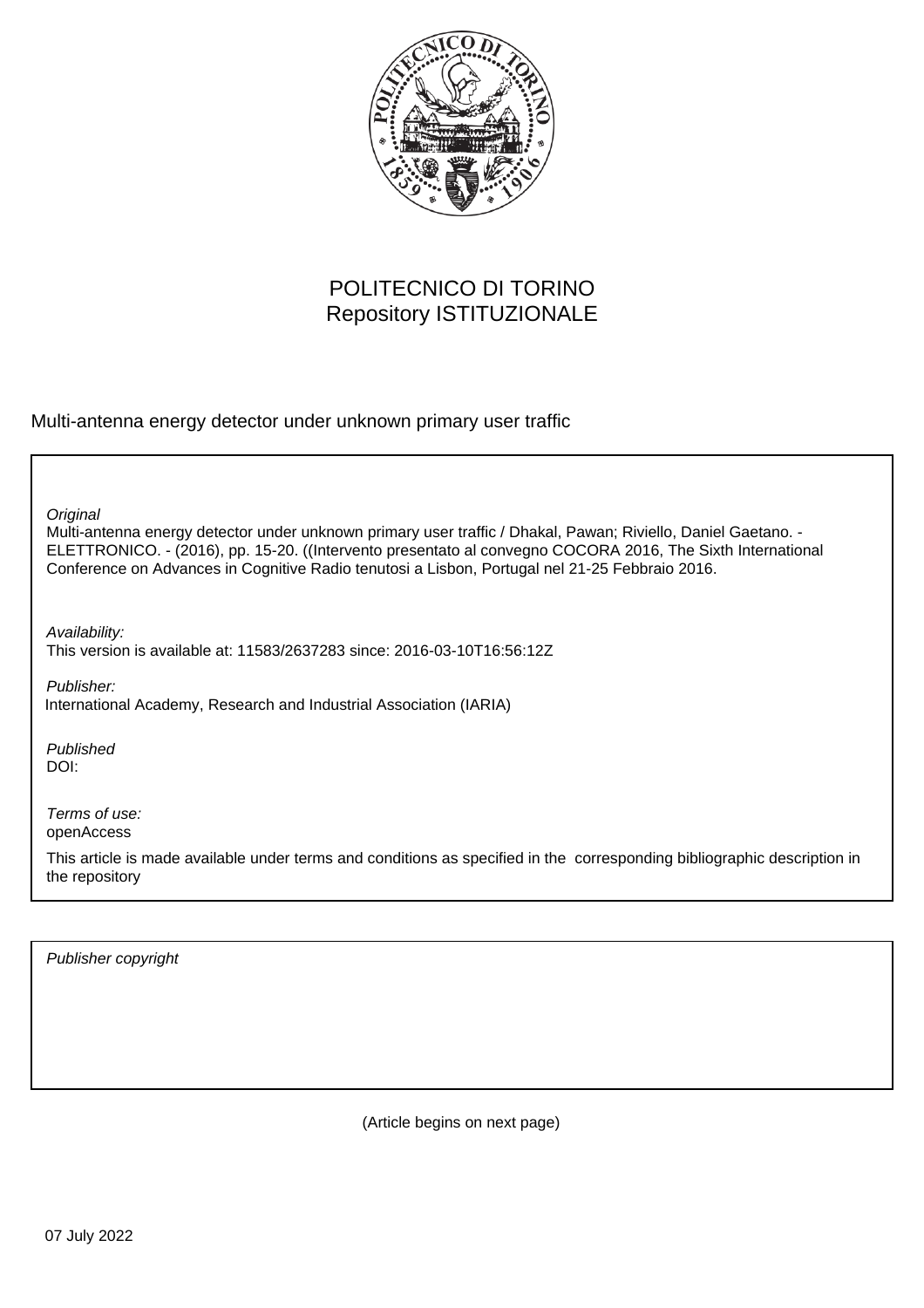# Multi-Antenna Energy Detector Under Unknown Primary User Traffic

Pawan Dhakal and Daniel Riviello Department of Electronics and Telecommunications Politecnico di Torino Torino, Italy Email: {pawan.dhakal, daniel.riviello}@polito.it

*Abstract*—In cognitive radio (CR) networks, the knowledge of primary user (PU) traffic plays a crucial role in designing the sensing slot duration and synchronization with PU traffic. However, the secondary user (SU) sensing unit usually does not have the knowledge of the exact time slot structure in the primary network. Moreover, it is also possible that the communication among PUs are not based on synchronous schemes at all. In this paper, the effect of unknown primary user (PU) traffic on the performance of multi-antenna spectrum sensing is evaluated under a flat fading channel. In contrast to the commonly used continuous time Markov model of the existing literature, a realistic and simple PU traffic model is proposed which is based only on the discrete time distribution of PU free and busy periods. Furthermore, in order to assess the effect of PU traffic on the detection performance, analytical expressions for the probability density functions of the decision statistic are derived considering Energy Detection (ED) test as spectrum sensing method. It is shown that the time varying PU traffic severely affects the spectrum sensing performance. Most importantly, our results show that the performance gain due to multiple antennas in the sensing unit is significantly reduced by the effect of PU traffic when the mean lengths of free and busy periods are of the same order of magnitude of the sensing slot.

*Index Terms*—Energy Detection, Unknown Primary Traffic, Spectrum Sensing, Cognitive Radio

#### I. INTRODUCTION

By accessing the unoccupied spectrum of licensed band, cognitive radio (CR) based dynamic spectrum sharing (DSS) is initially intended to alleviate the most challenging problems of future wireless communications, namely, spectrum scarcity. With real-time perception of surroundings and bandwidth availability and with the help of spectrum sensing functionality of CR, secondary users (unlicensed users) may dynamically use the vacant spectrum and perform opportunistic transmissions, by adapting the functionality intelligently to accommodate current wireless environments [1]. Thus, the domain of spectrum sensing techniques has long been investigated by many researchers: a detailed bibliography of the contributions in this area can be found in [2], [3]. Despite the significant volume of available literature on spectrum sensing under ideal scenarios, investigation under practical constraints and imperfections are still lacking [3]. Thus, recent research efforts are devoted to improve the accuracy and efficiency of sensing techniques under practical constraints and imperfections.

Currently, most of the existing research on cognitive radio spectrum sensing has been conducted based on the assumption that SUs are perfectly synchronized with PUs, thus providing a solid basis for guaranteeing that PU traffic transitions occur only at the beginning of the SU sensing frames. However, the SUs may not have the knowledge of the exact time slot structure in the primary network. Moreover, it is also possible that the communications among PUs are not based on synchronous schemes at all [5], [6]. Thus, under practical scenarios, the primary traffic transition may occur during the sensing period, especially when a long sensing period is used to achieve a good sensing performance, or when spectrum sensing is performed for a network with high traffic load.

Among a limited number of literature including [9]–[14] that deal with unknown primary traffic scenario, [9] was the first one to study the performance of well known semi-blind spectrum sensing algorithms including Energy Detection (ED) and Roy's Largest Root Test (RLRT) under bursty primary traffic, in which the burst interval is comparable to or smaller than the spectrum sensing interval. The traffic model used is limited to constant length bursts of the PU data, whose length is smaller than the SU sensing duration. However, the burst length of the PU may be varying with time following some stochastic models [7], [8]. A more general scenario, in which the PUs traffic transition is completely random, may affect the spectrum sensing performance. The analysis of the spectrum sensing performance has been presented in [11]–[14] by modeling the PU traffic as an independent and identically distributed two state Markov's model. Using this primary traffic model, authors in [11], [13], [14] analyzed the effect of PU traffic on the sensing performance and the sensing-throughput trade-off considering ED as a sensing technique under the half duplex scenario. Moreover, the effect of multiple PUs traffic on the sensing-throughput trade-off of the secondary system has been studied in [12]. Although all the aforementioned contributions recognized the fact that the PU traffic might affect the sensing performance including sensing-throughput trade-off, none of them considered the realistic scenario of multi-antenna spectrum sensing in a complex signal sample domain.

In this paper, the effect of PU traffic on the performance of multi-antenna spectrum sensing is evaluated under the complex domain of PU signal, noise and channel considering ED as a sensing technique. In contrast to the commonly used continuous time Markov model in the existing literature, a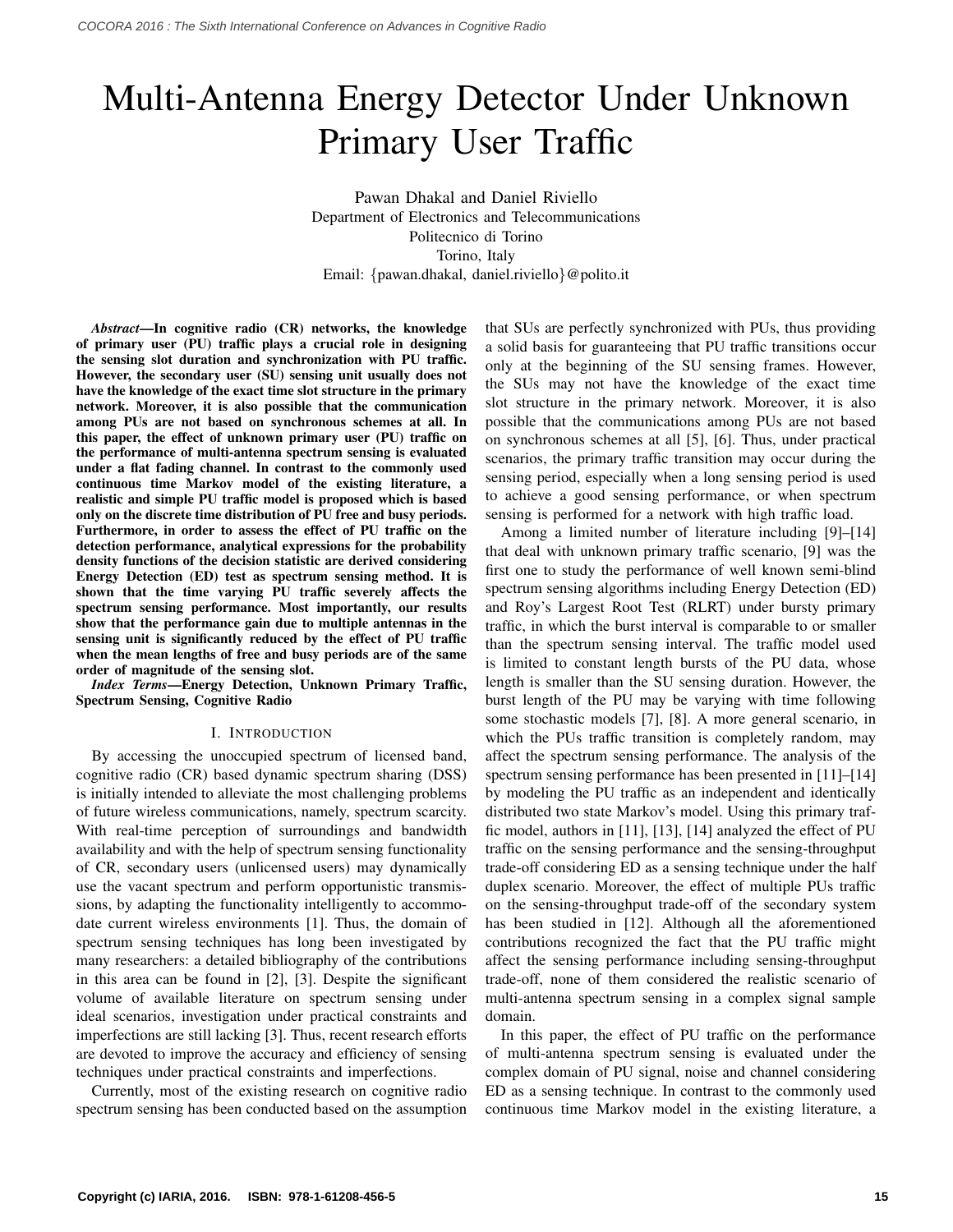novel technique of modeling PU traffic is proposed which is only based on the discrete time distribution of PU free and busy periods. The proposed model is more realistic and simple compared to the continuous time Markov model proposed in the previous literature [11]–[14]. Moreover, an analytical performance evaluation of the decision statistic under the considered scenario is carried out. It is shown that the time varying PU traffic severely affects the performance of ED. More importantly, it is shown that the performance gain due to multiple antennas in the sensing unit is significantly suppressed by the effect of PU traffic when the mean lengths of free and busy periods are small.

The rest of the paper is organized as follows: A system model is presented in Section II. Simple characterization of the PU traffic model is described in Section III. The sensing performance is derived in Section IV. The simulation results are discussed in Section V and finally, the conclusion in Section VI.

#### II. SYSTEM MODEL

We consider a scenario where multiple antennas are employed by an SU. Suppose the SU has  $K$  antennas and each antenna receives N samples in each sensing slot. We focus on a single source scenario (single primary transmitter), which is of particular interest in many detection problems in CRNs. In a given sensing frame, the detector calculates its decision statistic  $T_D$  by collecting N samples from each one of the K antennas. Subsequently, the received samples are stored by the detector in the  $K \times N$  matrix Y.

As described in Section I, when the primary transmissions are not based on some synchronous schemes or the sensing unit at the SU does not have any information about the primary traffic structure, the received vector at the sensing unit may consist of partly the samples from one PU state and the remaining from alternate PU state as shown in Figure 1. To simplify the scenario, we begin with the following classification of the sensing slots based on the PU traffic status,

- 1) Steady State (SS) sensing slot: In such type of sensing slot, all the received samples in one sensing slot are obtained from the same PU state.
- 2) Transient State (TS) sensing slot: In such type of sensing slot, a part of the received samples within the sensing slot are obtained from one PU state and the remaining from the next PU state.

In general, the probabilities of receiving SS and TS sensing slots are dependent on the PUs traffic model. At the end of the sensing interval, based on the received samples, the detector must distinguish between null and alternate hypothesis.

> $\mathcal{H}_0$ : the channel is going to be free,  $\mathcal{H}_1$ : the channel is going to be busy.

This hypothesis formulation implies that in a TS sensing slot, a transition from the PU busy state to the PU free state is considered  $\mathcal{H}_0$ , while a transition from the PU free state to the PU busy state is considered  $\mathcal{H}_1$ .

In the considered scenario, in an SS sensing interval, the generic received signal matrix under each hypothesis can be written as,

$$
\mathbf{Y}_{SS} = \begin{cases} \mathbf{V} & (\mathcal{H}_0), \\ \mathbf{h}\mathbf{s} + \mathbf{V} & (\mathcal{H}_1), \end{cases}
$$
 (1)

where  $V \triangleq [v(1) \cdots v(n) \cdots v(N)]$  is the  $K \times N$  noise matrix ,  $\mathbf{h} = [h_1 \cdots h_K]^T$  is the channel vector and  $s \triangleq [s(1) \cdots s(n) \cdots s(N)]$  is a  $1 \times N$  signal vector.

And in the TS sensing interval, the generic received signal matrix under each hypothesis can be written as,

$$
\boldsymbol{Y}_{TS} = \begin{cases} \boldsymbol{h}\boldsymbol{s}_{N-D_0} + \boldsymbol{V} & (\mathcal{H}_0), \\ \boldsymbol{h}\boldsymbol{s}_{D_1} + \boldsymbol{V} & (\mathcal{H}_1), \end{cases}
$$
 (2)

where  $D_0$  represents the number of pure noise samples in TS sensing slot under  $H_0$ ,  $D_1$  represents the number of noise plus PU signal samples in TS sensing slot under  $\mathcal{H}_1$ ,  $s_{D_0} \triangleq [s_{1 \times (N-D_0)} | 0_{1 \times D_0}]$  with  $s_{1 \times (N-D_0)}$  a  $1 \times (N-D_0)$ signal vector and  $\mathbf{0}_{1 \times D_0}$  a  $1 \times D_0$  zero vector. Similarly,  $\boldsymbol{s}_{D_1} \triangleq [\boldsymbol{0}_{1\times (N-D_1)} | \boldsymbol{s}_{1\times (D_1)}]$  with  $\boldsymbol{0}_{1\times (N-D_1)}$  a  $1\times (N-D_1)$ zero vector and  $s_{1 \times D_1}$  a  $1 \times D_1$  signal vector. In each of these, the unknown primary transmitted signal  $s(n)$  at time instant  $n$  is modeled as independent and identically distributed (i.i.d.) complex Gaussian with zero mean and variance  $\sigma_s^2$ :  $s(n) \sim$  $\mathcal{N}_{\mathbb{C}}(0, \sigma_s^2)$ . The noise sample  $v_k(n)$  at the  $k^{th}$  antenna of the SU at the time instant  $n$  is also modeled as complex Gaussian with mean zero and variance  $\sigma_v^2$ :  $v_k(n) \sim \mathcal{N}_\mathbb{C}(0, \sigma_v^2)$ . The channel coefficient  $h_k$  of  $k^{th}$  antenna is assumed to be constant and memory-less during the sensing interval.

#### III. CHARACTERIZATION OF PRIMARY USER TRAFFIC

In this paper, the PU traffic is modeled as an i.i.d. onoff random process with geometrically distributed busy and free periods. To be in-line with the binary hypothesis testing of a spectrum sensing problem, a two state on-off modeling of the PU traffic is rather realistic especially when we are more concerned only about if the PU is transmitting or not. Furthermore, we are actually dealing with the discrete set of samples with a fixed sensing interval, thus the geometrically distributed busy and free periods are perfectly relevant in our considered scenario.

Let  $N_b$  be the geometrically distributed random variable denoting the number of consecutive busy samples with a parameter  $p_b$ . Similarly, let  $N_f$  be another identical and independent geometrically distributed random variable denoting the number of consecutive free samples with a parameter  $p_f$ . Then, the probability mass function (pmf) for each of them can be written as,

$$
f_{N_b}(N_b = n_b) = (1 - p_b)^{n_b - 1} p_b, \text{ for } n_b = 1, 2, ..., \infty \quad (3)
$$
  

$$
f_{N_f}(N_f = n_f) = (1 - p_f)^{n_f - 1} p_f, \text{ for } n_f = 1, 2, ..., \infty \quad (4)
$$

In the TS sensing slot, depending on the length of the free period or the busy period, the PU state can change anywhere within the sensing slot resulting the random variables (RVs)  $D_0$  and  $D_1$ . For instance, suppose the PU is previously in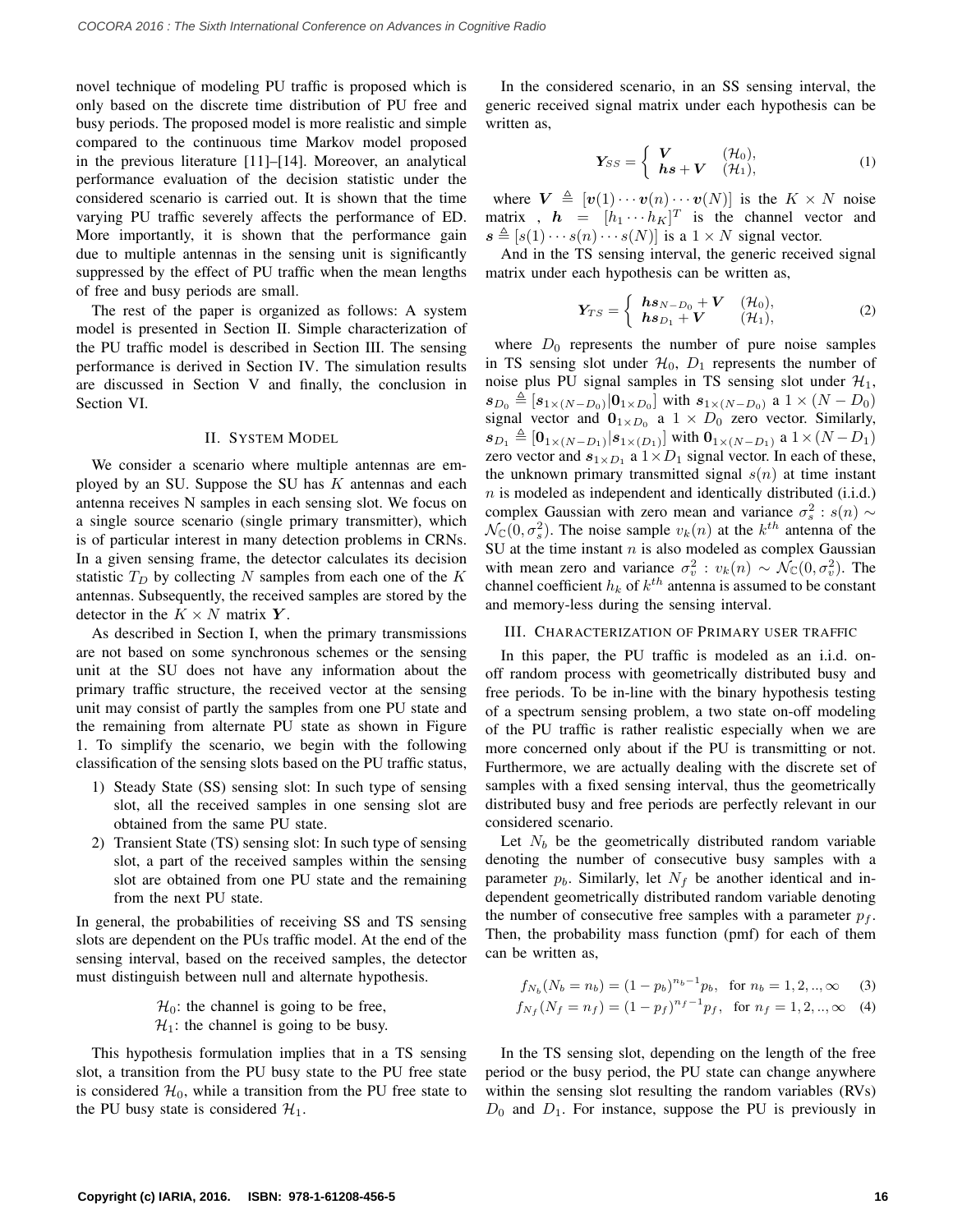

Fig. 1. Primary user traffic scenario and sensing slot classification

the busy state. The PU state transition from busy to the free state may occur anywhere, let's say after  $(N - D_0)$  samples within the sensing slot. Thus, in each PU state transition from busy state to free state, the sensing unit has to decide based on  $D_0$  pure noise samples and  $(N - D_0)$  noise plus primary signal samples, which actually affects the overall sensing performance. The following Lemmas compute the pmfs of  $D_0$  and  $D_1$  respectively, based on the distribution of the busy period  $N_b$ , free period  $N_f$  and the sensing length N.

Lemma 1. Given the number of samples in a sensing duration N, the length of PU busy period  $N_b$  distributed as in (4), the probability of having  $D_0$  noise only (PU signal free) samples in a TS sensing slot under  $\mathcal{H}_0$  is given by,

$$
P_{D_0}(D_0 = d_0)|_{\mathcal{H}_0} = \frac{p_b(1 - p_b)^{N - d_0 - 1}}{1 - (1 - p_b)^N}.
$$
 (5)

*Proof.* As mentioned earlier during binary hypothesis formulation, the PU state transition from busy state to the free state corresponds to  $\mathcal{H}_0$  sensing slot. We consider thus, without loss of generality, while dealing TS sensing slot under  $\mathcal{H}_0$ , PU state transition from busy to free state depends only on PU busy period  $N_b$ . Thus, for given  $N_b$ , the additional number of noise only samples  $D_0$  which is required to complete a TS sensing slot under  $\mathcal{H}_0$  is given by,

$$
D_0 = \left\lceil \frac{N_b}{N} \right\rceil N - N_b. \tag{6}
$$

Using the pmf of  $N_b$ , the probability of  $D_0$  can be written as,

$$
P_{D_0} = p_b (1 - p_b)^{aN - D_0 - 1},\tag{7}
$$

where  $a = \left[\frac{N_f}{N}\right]$  $\frac{N_f}{N}$ . Now, from (6) and (7), it is clear that  $D_0$ can be obtained from many different values of  $N_b$ . To be more precise, we obtain  $D_0$  for all  $N_b$  such that  $N_b = aN - D_0$ . Thus, in order to evaluate the pmf of  $D_0$ , we need to sum the probability of occurrence of all the instances of  $N_b$ , i.e.,  $N_b = aN - D_0$ , obtaining

$$
P_{D_0}(D_0 = d_0) = \sum_{a=1}^{+\infty} p_b (1 - p_b)^{aN - d_0 - 1}.
$$
 (8)

After some algebra and the truncation of infinite sum of geometric series, we obtain the pmf of  $D_0$  as in (5).  $\Box$ 

Lemma 2. Given the number of samples in a sensing duration N, the length of PU free period  $N_f$  distributed as in (3), the probability of having  $D_1$  noise plus primary signal samples in a TS sensing slot under  $\mathcal{H}_1$  is given by,

$$
P_{D_1}(D_1 = d_1)|_{\mathcal{H}_1} = \frac{p_f(1 - p_f)^{N - d_1 - 1}}{1 - (1 - p_f)^N}
$$
(9)

*Proof.* Using the same line of reasoning as in the proof of Lemma 1, the proof of Lemma 2 is straightforward.  $\Box$ 

As depicted from (1) and (2), to find the distribution of the decision statistic under different hypotheses, the prior deduction of the chances of occurrence of SS sensing interval, TS sensing interval, pmf of  $D_0$  and pmf of  $D_1$  is inevitable. The following proposition computes the probability of occurrence of SS sensing slot  $p_{SS}|_{\mathcal{H}_0}$  under  $\mathcal{H}_0$  and the probability of occurrence of TS sensing slot is normally the complementary of  $p_{SS} |_{\mathcal{H}_0}$ , i.e.,  $p_{TS} |_{\mathcal{H}_0} = 1 - p_{SS} |_{\mathcal{H}_0}$ .

Proposition 1. Given the sample length of a sensing interval N, the length of PU free period  $N_f$  distributed as in (3), the probability of receiving SS sensing slot under  $\mathcal{H}_0$  is given by,

$$
p_{SS}|\mu_0 = \frac{\sum_{s_0=0}^{+\infty} s_0 P(s_0)}{\sum_{s_0=0}^{+\infty} (s_0 + 1)P(s_0)},
$$
(10)

where 
$$
P(s_0) = [(1 - p_f)^{s_0 N - 1} - (1 - p_f)^{N(s_0 + 1) - 1}].
$$

*Proof.* Under  $H_0$ , the probability of receiving  $s_0$  number of SS sensing slot is given by,

$$
P(s_0) = P(s_0 N \le N_f < (s_0 + 1)N)
$$
  
=  $F_{N_f}(N(s_0 + 1) - 1) - F_{N_F}(Ns_0 - 1)$   
=  $\left[ (1 - p_f)^{s_0 N - 1} - (1 - p_f)^{N(s_0 + 1) - 1} \right],$  (11)

where  $F_{N_f}(\cdot)$  denotes the Cumulative Distribution Function (CDF) of  $N_f$ .

For each free period  $N_f$ , there occurs one TS sensing slot unless the free period  $N_f$  is a perfect multiple of the sensing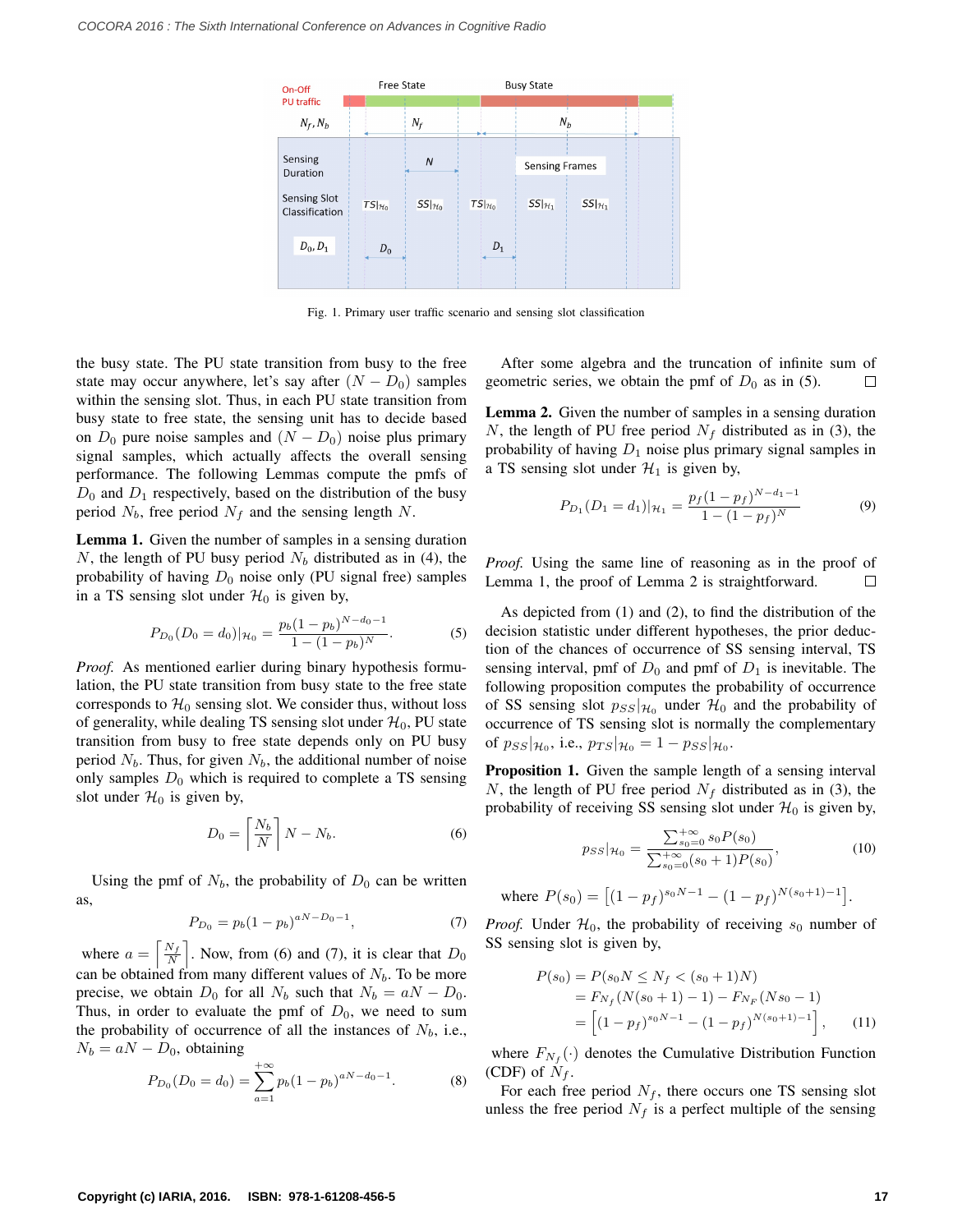period N. Thus, the probability of receiving an SS sensing slot can be written as the ratio of the average number of SS sensing slot that can be received for a given distribution of  $N_f$  to the total number of sensing slots under consideration,  $T_E$ 

$$
p_{SS}|\mathcal{H}_0 = \frac{\sum_{s_0=0}^{+\infty} s_0 P(s_0)}{\sum_{s_0=0}^{+\infty} (s_0+1)P(s_0) - \sum_{m=1}^{+\infty} p_{N_f}(N_F = mN)}.
$$
\n(12)

Since the second summation in the denominator of (12) is negligibly small compared to the first summation, we can neglect this summation leading to (10).

The following proposition computes the probability of occurrence of SS sensing slot  $p_{SS}$  | $\mathcal{H}_1$  under  $\mathcal{H}_1$  and the probability of occurrence of TS sensing slot is normally the complementary of  $p_{SS}$ , i.e.,  $p_{TS}|_{\mathcal{H}_1} = 1 - p_{SS}|_{\mathcal{H}_1}$ .

Proposition 2. Given the sample length of a sensing interval N, the length of PU busy period  $N_b$  distributed as in (4), the probability of receiving SS sensing slot under  $\mathcal{H}_1$  is given by,

$$
p_{SS}|\mathcal{H}_1 = \frac{\sum_{s_1=0}^{+\infty} s_1 P(s_1)}{\sum_{s_1=0}^{+\infty} (s_1 + 1) P(s_1)},
$$
(13)

where  $P(s_1) = \left[ (1 - p_b)^{s_1 N - 1} - (1 - p_b)^{N(s_1 + 1) - 1} \right]$ .

*Proof.* Using the same line of reasoning as in the proof of Proposition 1, the proof of Proposition 2 is straightforward. П

#### IV. SENSING PERFORMANCE ANALYSIS

Energy detection computes the average energy of the received signal matrix Y normalized by the noise variance  $\sigma_v^2$ and compares it with a predefined threshold  $T_{ED}$  is given by,

$$
T_{ED} = \frac{1}{\sigma_v^2} \sum_{k=1}^{K} \sum_{n=1}^{N} |y_k(n)|^2.
$$
 (14)

To analyze ED performance, it is necessary to express the probability density function (pdf) of the decision statistic in case of unknown primary traffic. The following theorem computes the pdf of the ED decision statistic under both the hypotheses using the PU traffic characterization presented in Section III.

**Theorem 1.** Given a multi-antenna sensing unit with  $K$ receiving antennas, N received samples in each slot and the random PU traffic with geometrically distributed free state duration, the pdf of the ED decision statistic under  $\mathcal{H}_0$  and  $\mathcal{H}_1$ is given by (15) and (16) (shown at the top of the next page), respectively, where  $f_G(x, \alpha, \beta)$  is a pdf of Gamma distribution with shape parameter  $\alpha$  & rate parameter  $\beta$  and  $f_{\mathcal{N}}(x, \mu, \sigma^2)$ is the pdf of Gaussian distribution with mean  $\mu$  and variance  $\sigma^2$ .

*Proof.* As noted from Section II, the term within the summation in (14) is different for the SS sensing slot and TS sensing slot. Under the null hypothesis  $\mathcal{H}_0$ , the ED decision statistic in (14) can be decomposed as a probabilistic sum of  $T_{ED}^{SS}|_{\mathcal{H}_0}$ and  $T_{ED}^{TS}|_{\mathcal{H}_0}$ .

$$
D|_{\mathcal{H}_0} = \frac{p_{SS}|\mathcal{H}_0}{2} \sum_{k=1}^K \sum_{n=1}^N \left| \frac{v_k(n)}{\sigma_v/\sqrt{2}} \right|^2 + \frac{p_{TS}|\mathcal{H}_0}{2} \left[ \sum_{k=1}^K \sum_{n=1}^{D_0} \left| \frac{v_k(n)}{\sigma_v/\sqrt{2}} \right|^2 + \sum_{k=1}^K \sum_{n=N-D_0+1}^N \left| \frac{h_k s(n) + v_k(n)}{\sigma_v/\sqrt{2}} \right|^2 \right].
$$
 (17)

Next, the distribution of each sum in (17) can be derived as [15],

$$
T_{ED}|\mathcal{H}_0 = \frac{p_{SS}|\mathcal{H}_0}{2}\chi_{2KN}^2 + \frac{p_{TS}|\mathcal{H}_0}{2}\sum_{d_0=1}^{N-1}P_{D_0}(d_0)\left[\chi_{2Kd_0}^2 + K\rho\chi_{2(N-d_0)}^2 + \chi_{2K(N-d_0)}^2 + \mathcal{N}(0,2\rho(N-d_0)K)\right]
$$
(18)

where  $\chi_A^2$  represents a Chi-squared random variable with A degrees of freedom. and  $\mathcal{N}(\mu, \sigma^2)$  represents the Normal random variable with mean  $\mu$  and variance  $\sigma^2$ .

In fact, the product of a Chi-squared RV with a constant is a Gamma RV, thus, with this replacement we obtain,

$$
T_{ED}|\mathcal{H}_0 = p_{SS}|\mathcal{H}_0\mathcal{G}(KN,1) + p_{TS}|\mathcal{H}_0 \sum_{d_0=1}^{N-1} P_{D_0}(d_0) [\mathcal{G}(Kd_0,1) + \mathcal{G}(N-d_0, K\rho) + \mathcal{G}(K(N-d_0), 1) + \mathcal{N}(0, 2\rho(N-d_0)K)]19)
$$

In addition,  $\mathcal{G}(\alpha, \beta)$  represents a Gamma random variable with a shape parameter  $\alpha$  and a rate parameter  $\beta$ . Since the goal is to find the pdf of the sum in (14) under  $\mathcal{H}_0$ , we replace the random variables in (19) with their respective pdfs to obtain (15).

In the similar manner, under the alternate hypothesis  $\mathcal{H}_1$ , the ED decision statistic in (14) can be decomposed as a probabilistic sum of  $T_{ED}^{SS} |_{\mathcal{H}_1}$  and  $T_{ED}^{TS} |_{\mathcal{H}_1}$ .

$$
T_{ED}|\mathcal{H}_1 = \frac{p_{SS}|\mathcal{H}_1}{2} \sum_{k=1}^{K} \sum_{n=1}^{N} \left| \frac{h_k s(n) + v_k(n)}{\sigma_v / \sqrt{2}} \right|^2 + \frac{p_{TS}|\mathcal{H}_1}{2}
$$

$$
\left| \sum_{k=1}^{K} \sum_{n=1}^{D_1} \left| \frac{h_k s(n) + v_k(n)}{\sigma_v / \sqrt{2}} \right|^2 + \sum_{k=1}^{K} \sum_{n=N-D_1+1}^{N} \left| \frac{v_k(n)}{\sigma_v / \sqrt{2}} \right|^2 \right] (20)
$$

Using the fact that  $D_1$  is a random variable,

$$
T_{ED}|\mathcal{H}_1 = \frac{p_{SS}|\mathcal{H}_1}{2} \sum_{k=1}^K \sum_{n=1}^N \left| \frac{h_k s(n) + v_k(n)}{\sigma_v / \sqrt{2}} \right|^2 + \frac{p_{TS}|\mathcal{H}_1}{2} \sum_{d_1=1}^{N-1} P_{D_1}(d_1)
$$

$$
\left| \sum_{k=1}^K \sum_{n=1}^{d_1} \left| \frac{h_k s(n) + v_k(n)}{\sigma_v / \sqrt{2}} \right|^2 + \sum_{k=1}^K \sum_{n=N-d_1+1}^N \left| \frac{v_k(n)}{\sigma_v / \sqrt{2}} \right|^2 \right].
$$
 (21)

Deriving the distribution of each sum in (21) using [15],

$$
T_{ED}|\mathcal{H}_1 = p_{SS}|\mathcal{H}_1 (G(N, K\rho) + G(KN, 1) + \mathcal{N}(0, 2\rho KN))
$$
  
+  $p_{TS}|\mathcal{H}_1 \sum_{d_1=1}^{N-1} P_{D_1}(d_1) [G(d_1, K\rho) + G(Kd_1, 1)$   
+  $\mathcal{N}(0, 2\rho Kd_1) + G(K(N - d_1), 1)].$  (22)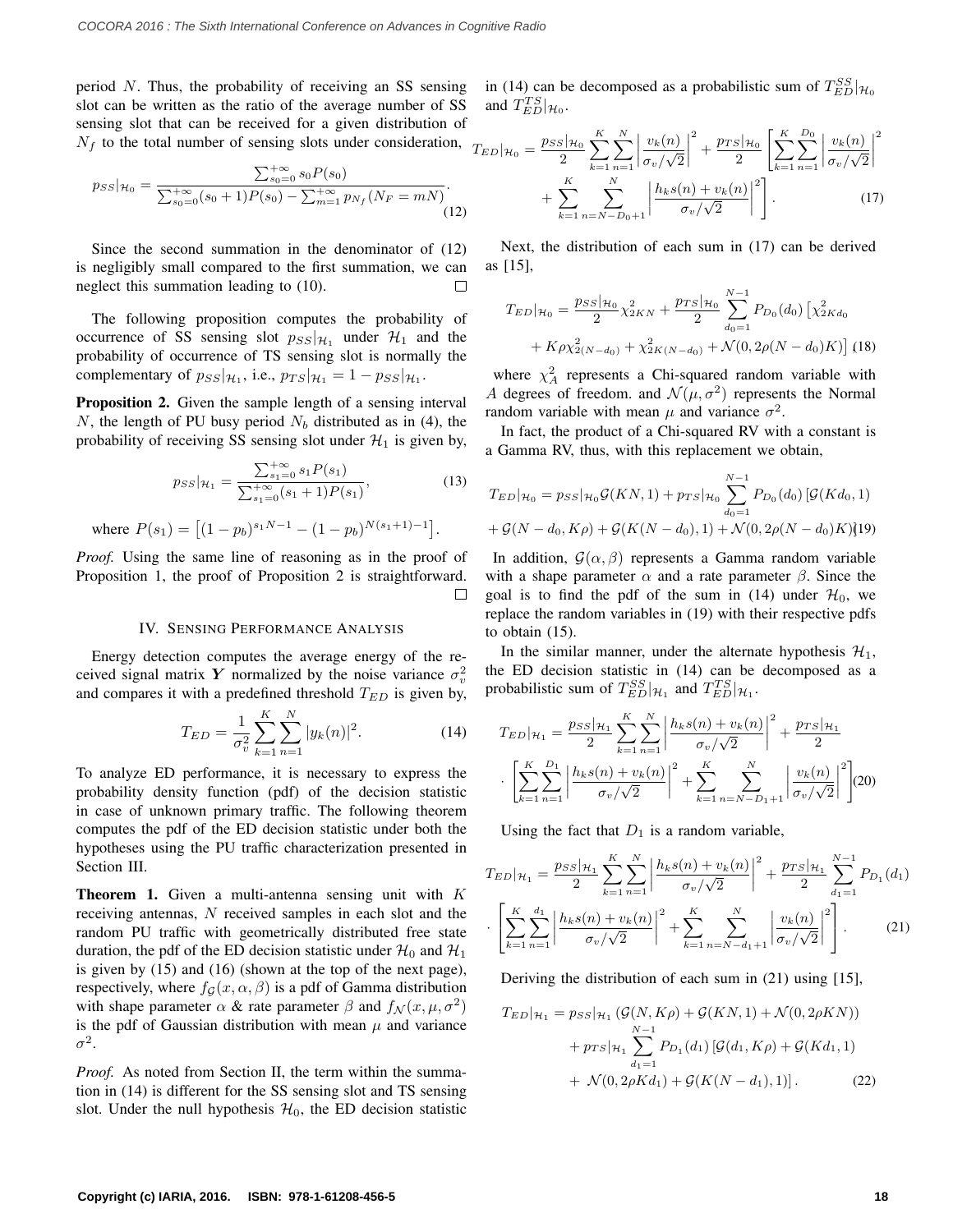$$
f_{T_{ED}|H_{0}}(x) = p_{SS}|_{H_{0}}f_{\mathcal{G}}(x,KN,1) + p_{TS}|_{H_{0}} \sum_{d_{0}=1}^{N-1} P_{D_{0}}(d_{0}) [f_{\mathcal{G}}(x,2Kd_{0},1) + f_{\mathcal{G}}(x,N-d_{0},K\rho) + f_{\mathcal{G}}(x,K(N-d_{0}),1) + f_{\mathcal{N}}(x,0,2\rho K(N-d_{0}))],
$$
\n
$$
f_{T_{ED}|_{H_{1}}}(x) = p_{SS}|_{\mathcal{H}_{1}} (f_{\mathcal{G}}(x,N,K\rho) + f_{\mathcal{G}}(x,KN,1) + f_{\mathcal{N}}(x,0,2\rho KN)) + p_{TS}|_{\mathcal{H}_{1}} \sum_{d_{1}=1}^{N-1} P_{D_{1}}(d_{1}) [f_{\mathcal{G}}(x,d_{1},K\rho) + f_{\mathcal{G}}(x,Kd_{1},1) + f_{\mathcal{N}}(x,0,2\rho Kd_{1}) + f_{\mathcal{G}}(x,K(N-d_{1}),1)]. \qquad (16)
$$

Finally, we replace the random variables in (22) with their respective pdfs to obtain (16). П

In essence, the pdfs in (15) and (16) consist of the sum of independent random variables. From a statistical point of view, the sum of two independent pdfs can be realized as a convolution of these pdfs [16]. Thus, the sum of pdfs can be computed using convolution or as an alternative, we can exploit the characteristic function approach by computing Fourier transform. In conclusion, (15) and (16) can be easily evaluated by using standard Fast Fourier Transform (FFT) techniques.

*A. Probability of False Alarm:* Given the pdf of the decision statistic in (15), we can compute the false-alarm probability. Under  $\mathcal{H}_0$ , the PU is in free state at the end of the sensing interval, but the decision statistic is erroneously above the threshold  $\tau$  and the PU signal is declared present. For defining the probability of false-alarm  $P_F$  in our case, the following Corollary of Theorem 1 holds.

Corollary 1. The false-alarm probability of the ED test under unknown PU traffic and complex signal space scenario is:

$$
P_F = P(T_{ED}|_{\mathcal{H}_0} \ge \tau) \equiv \int_{\tau}^{+\infty} f_{T_{ED}|_{H_0}}(x) dx.
$$
 (23)

*B. Probability of Detection:* Given the pdf of the decision statistic in (16), we can compute the detection probability. Under  $\mathcal{H}_1$ , i.e., the PU is in busy state at the end of the sensing interval. Under this scenario, if the decision statistic is above the threshold, the PU signal is declared present. The following Corollary of Theorem 1 holds for defining the probability of detection  $P_D$ .

Corollary 2. The detection probability of the ED test under unknown PU traffic and the complex signal space scenario is:

$$
P_D = P(T_{ED}|_{\mathcal{H}_1} \ge \tau) \equiv \int_{\tau}^{+\infty} f_{T_{ED}|_{H_1}}(x) dx. \tag{24}
$$

#### V. NUMERICAL RESULTS AND DISCUSSION

In this section, the effect of PU traffic on the multi-antenna ED is analyzed based on the the traffic model developed in Section II. The length of the free and busy periods of the PU traffic are measured in terms of the discrete number of samples where each of them has Geometric distribution with probability of success parameters  $p_f$  and  $p_b$ , respectively. In this section, more often we use mean and busy period denoting



Fig. 2. Pdfs of the ED decision statistic: Parameters:  $N = 50$ ,  $K = 4$ ,  $M_f = 150$ ,  $M_b = 150$  and SNR = −6 dB



Fig. 3. ROC performance for the considered scenario, Parameters:  $N = 100$ ,  $K = 4$  and  $\text{SNR} = -6$  dB

 $M_f = \frac{1}{p_f}$  and  $M_b = \frac{1}{p_b}$ , respectively. Under multiple antenna sensing scenario, the average SNR at the receiver is defined as,  $\rho = \frac{\sigma_s^2 ||\mathbf{h}||^2}{K \sigma^2}$  $\frac{\|h\|}{K\sigma_v^2}$ , where  $\|\cdot\|$  denotes the Euclidean norm. The analytical expressions derived in Section III are validated via numerical simulation.

In Figure 2, the pdf of the decision statistic under ideal PU-SU sensing slot synchronization is compared with the pdf of the decision statistic under unknown PU traffic considering both hypotheses. In addition, the accuracy of derived analytical expressions of the pdfs is confirmed by the results presented in Fig. 1(b), where the theoretical formulas are compared against the numerical results obtained by Monte-Carlo simulation. The perfect match of the theoretical and the numerical pdfs validates the derived analytical expressions. Figure 3 illustrates